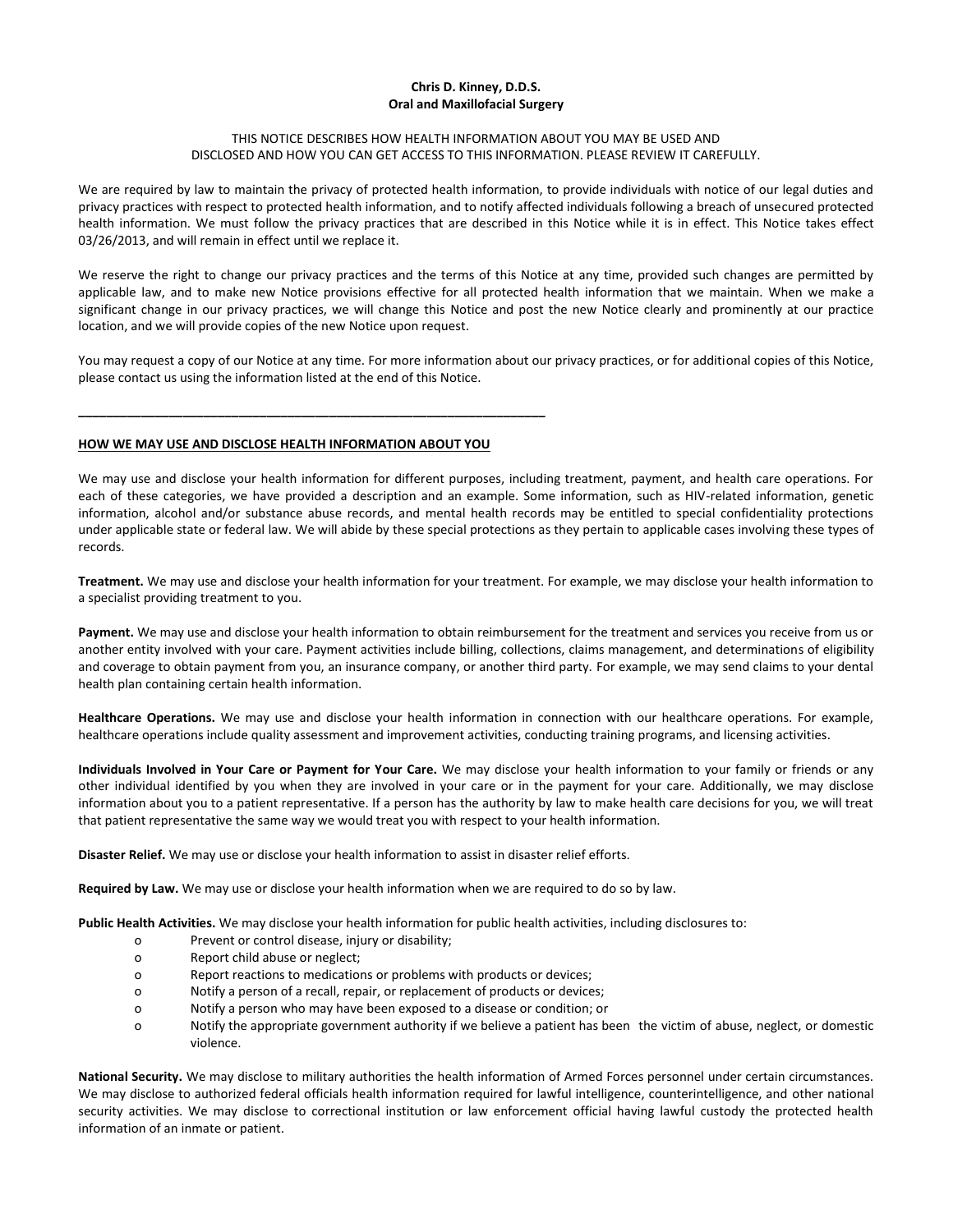**Secretary of HHS.** We will disclose your health information to the Secretary of the U.S. Department of Health and Human Services when required to investigate or determine compliance with HIPAA.

**Worker's Compensation.** We may disclose your PHI to the extent authorized by and to the extent necessary to comply with laws relating to worker's compensation or other similar programs established by law.

Law Enforcement. We may disclose your PHI for law enforcement purposes as permitted by HIPAA, as required by law, or in response to a subpoena or court order.

**Health Oversight Activities.** We may disclose your PHI to an oversight agency for activities authorized by law. These oversight activities include audits, investigations, inspections, and credentialing, as necessary for licensure and for the government to monitor the health care system, government programs, and compliance with civil rights laws.

**Judicial and Administrative Proceedings.** If you are involved in a lawsuit or a dispute, we may disclose your PHI in response to a court or administrative order. We may also disclose health information about you in response to a subpoena, discovery request, or other lawful process instituted by someone else involved in the dispute, but only if efforts have been made, either by the requesting party or us, to tell you about the request or to obtain an order protecting the information requested.

**Research.** We may disclose your PHI to researchers when their research has been approved by an institutional review board or privacy board that has reviewed the research proposal and established protocols to ensure the privacy of your information.

**Coroners, Medical Examiners, and Funeral Directors.** We may release your PHI to a coroner or medical examiner. This may be necessary, for example, to identify a deceased person or determine the cause of death. We may also disclose PHI to funeral directors consistent with applicable law to enable them to carry out their duties.

**Fundraising.** We may contact you to provide you with information about our sponsored activities, including fundraising programs, as permitted by applicable law. If you do not wish to receive such information from us, you may opt out of receiving the communications.

## **Other Uses and Disclosures of PHI**

Your authorization is required, with a few exceptions, for disclosure of psychotherapy notes, use or disclosure of PHI for marketing, and for the sale of PHI. We will also obtain your written authorization before using or disclosing your PHI for purposes other than those provided for in this Notice (or as otherwise permitted or required by law). You may revoke an authorization in writing at any time. Upon receipt of the written revocation, we will stop using or disclosing your PHI, except to the extent that we have already taken action in reliance on the authorization.

## **Your Health Information Rights**

**Access.** You have the right to look at or get copies of your health information, with limited exceptions. You must make the request in writing. You may obtain a form to request access by using the contact information listed at the end of this Notice. You may also request access by sending us a letter to the address at the end of this Notice. If you request information that we maintain on paper, we may provide photocopies. If you request information that we maintain electronically, you have the right to an electronic copy. We will use the form and format you request if readily producible. We will charge you a reasonable cost-based fee for the cost of supplies and labor of copying, and for postage if you want copies mailed to you. Contact us using the information listed at the end of this Notice for an explanation of our fee structure.

If you are denied a request for access, you have the right to have the denial reviewed in accordance with the requirements of applicable law.

**Disclosure Accounting.** With the exception of certain disclosures, you have the right to receive an accounting of disclosures of your health information in accordance with applicable laws and regulations. To request an accounting of disclosures of your health information, you must submit your request in writing to the Privacy Official. If you request this accounting more than once in a 12-month period, we may charge you a reasonable, cost-based fee for responding to the additional requests.

**Right to Request a Restriction.** You have the right to request additional restrictions on our use or disclosure of your PHI by submitting a written request to the Privacy Official. Your written request must include (1) what information you want to limit, (2) whether you want to limit our use, disclosure or both, and (3) to whom you want the limits to apply. We are not required to agree to your request except in the case where the disclosure is to a health plan for purposes of carrying out payment or health care operations, and the information pertains solely to a health care item or service for which you, or a person on your behalf (other than the health plan), has paid our practice in full.

**Alternative Communication.** You have the right to request that we communicate with you about your health information by alternative means or at alternative locations. You must make your request in writing. Your request must specify the alternative means or location, and